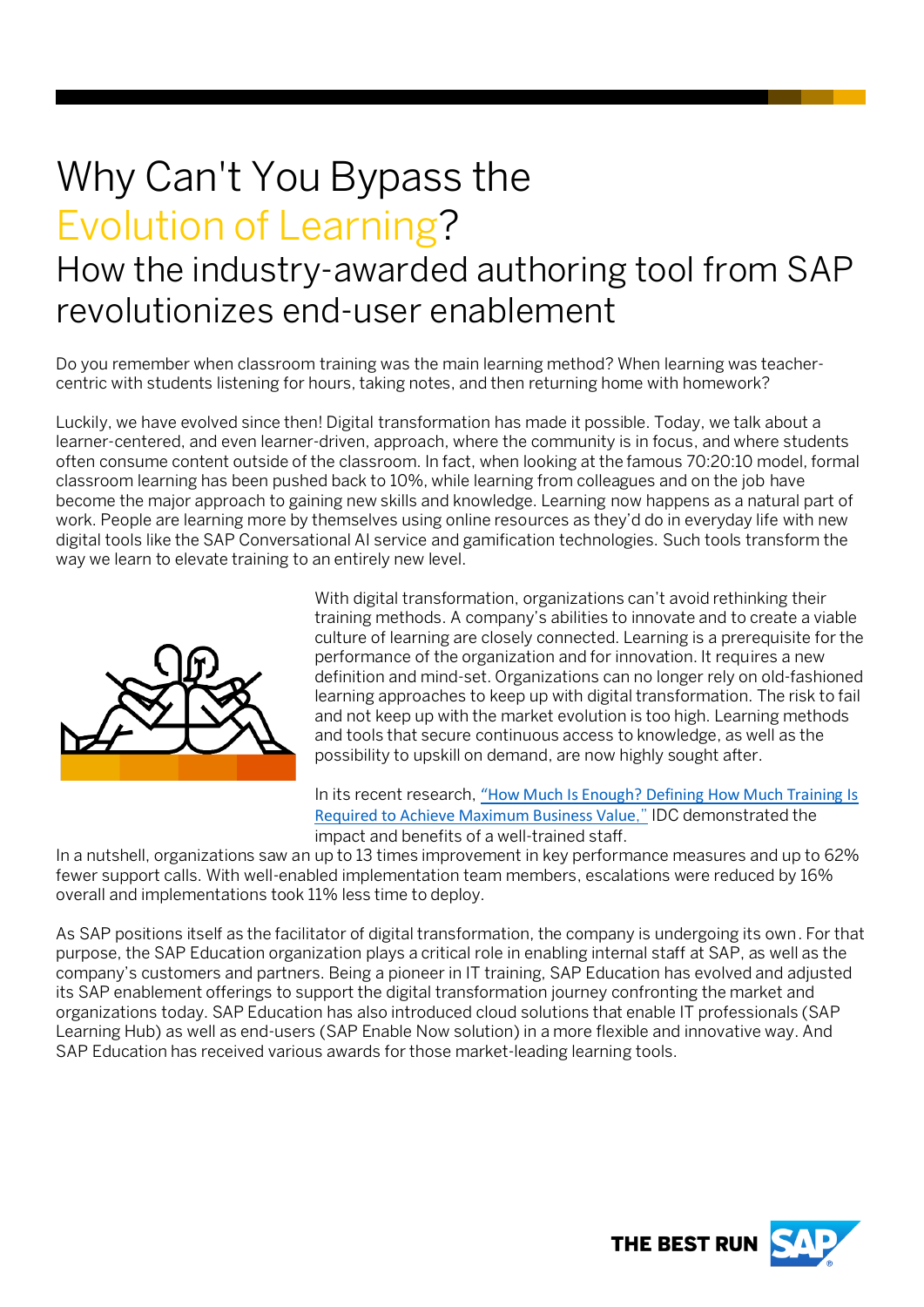

In particular, end-user enablement is one of the most critical steps for a successful system implementation. The timing of the enduser training is critical and must be planned for and implemented prior to the start of the parallel test phase to ensure a successful implementation. As most organizations decide to go for a morecustomized system implementation as opposed to a standard one, the creation of customer-specific documentations, simulations, and other end-user materials are critical to enable the workforce and achieve a high-adoption and high-performance user experience of the solution. SAP Enable Now is a market-leading solution in end-user enablement. Not only it does help you create, manage, and deliver learning content for formal and informal training, but it also provides the end-users with in-app performance support on the go.

To understand in more detail the importance of end-user enablement and how SAP Enable Now can support organizations with digital transformation and successful solution implementation, I have invited two learning experts for this blog, Elisabeth Attia and Samuel Forel. They work every day in the field and support SAP clients with the user enablement and adoption of cloud solutions from SAP.

#### Elisabeth, Sam, based on your experience, why do you think end-user enablement plays such a big role today?

EA: Because organizations invest a lot of money when purchasing new solutions – IT and non-IT applications, SAP and non-SAP applications – it is highly important for them to proof and realize the ROI.

The value of an application is highly related to its usage. In fact, even the best application in the world will not help increase productivity if it is not being used or not being used efficiently.

So that means that at the end, it's essential, even mandatory, to enable the end users who will use those applications.

#### And how important is it in that context for a company to define a strong learning strategy?

SF: A learning strategy is the backbone of every successful business transformation and is necessary for upskilling your workforce for the future. It's essential if you want to keep and further grow your market position.

The learning strategy must be mapped to the organization's vision and culture and should help achieve the business objectives and KPIs. It should also represent the different target groups you want to reach and your employees' learning behavior.

But the secret weapon of every successful business transformation or project is the people. It's very important to understand that engaged and motivated learners can reach their goals faster. If you enliven learning with a blend of communication techniques, the user experience becomes vastly richer and more meaningful, and people become more engaged and inspired.



In our new cloud world, the enablement realities are changing. Users expect to learn on the job and have knowledge at their fingertips. We are seeing a huge shift in the way learning content is consumed. As a result, it is critical to build a learning strategy where the users' needs and expectations are the center of focus.

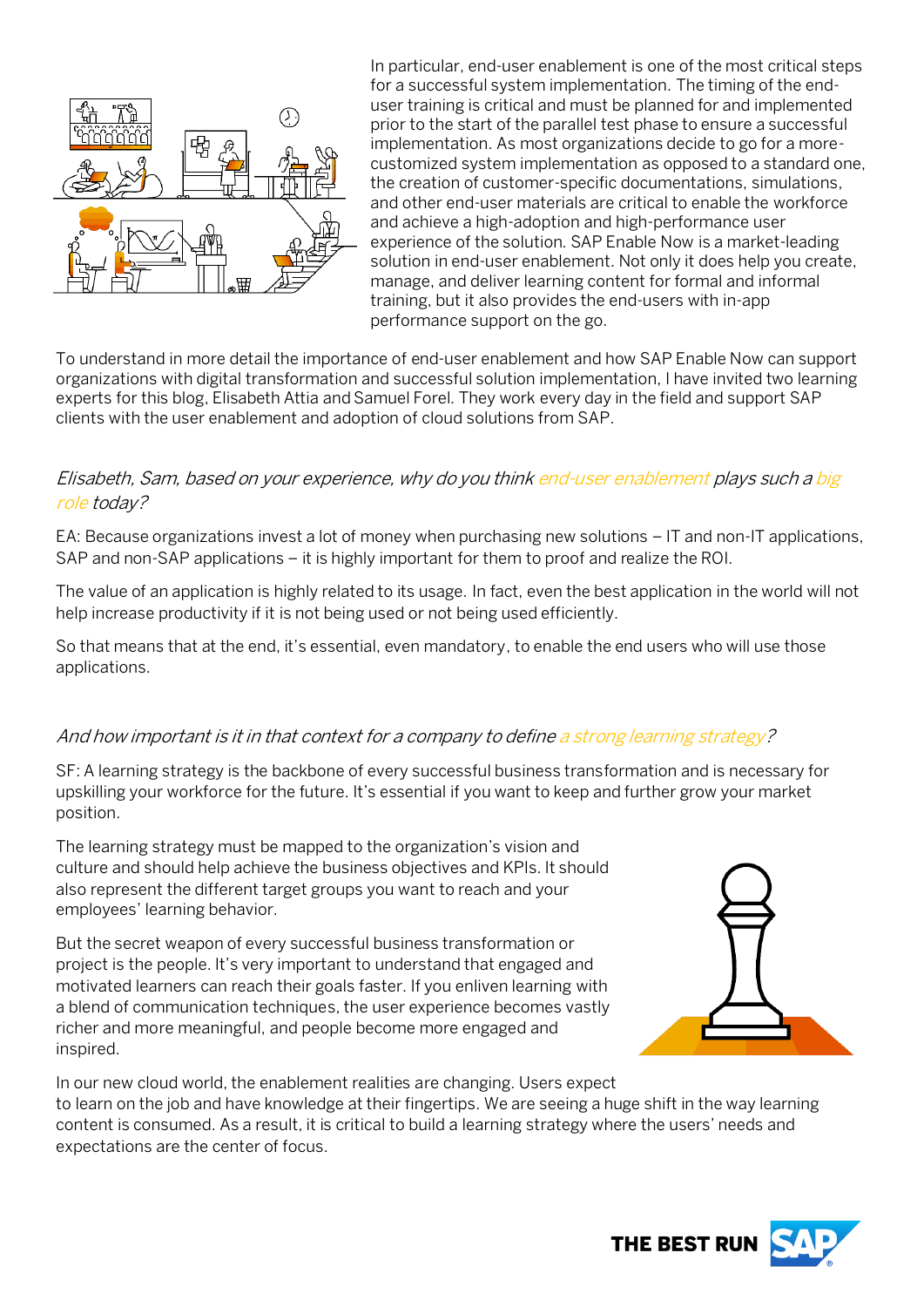#### And where does SAP Enable Now fit into an effective learning strategy?

SF: Now, SAP Enable Now is one of the most powerful and effective tools of a strong learning strategy. With SAP Enable Now, you will achieve deeper cognition, faster absorption of material, and longer-lasting retention. At the end, the real value for the company is that it helps increase employee satisfaction and productivity.

In this new digital age, and thanks to mobile devices, employees can be productive anywhere. Our work is no longer limited to the physical office or the conventional schedule.

SAP Enable Now supports this modern reality and way of learning by optimizing and delivering identical training content on tablets, smartphones, and other devices.

This results in a full end-user enablement regardless of location or device, higher employee productivity and increase in satisfaction, and a greater flexibility to accommodate digital learning.

A strong learning strategy with SAP Enable Now speeds up time to value and ROI for enterprise applications.

#### And what does end-user enablement look like?

EA: Organizing specific classrooms to enable hundreds or thousands of end users has a very high cost. What about the regular release upgrades with new features – shall the company organize and pay classrooms for that every time? Let's imagine the company's budget is unlimited and they can afford to enable its end users in classrooms. But what about the time those employees spent away from their projects just to attend those classrooms, or the travels connected with that learning? And what about end users located in different places, who speak different languages? Sounds really challenging, right?

And this is where SAP Enable Now can support you. It helps organizations create different types of learning content in different languages to enable the end users in the most-efficient way.

#### And how does this happen?

EA: Well, the content you create has to be relevant, right? Therefore, it has to be adjusted to the end-user's role. That means content has to include screenshots of and information on the exact transaction that the end-user needs to execute – do you agree?

#### Yes!

EA: And this is exactly the philosophy of our solution. Everything starts with a recording. You easily create a recording of the transaction and add your voice over on top of that recording.

And from this initial recording, the tool is automatically generating different recording modes, for example the "test mode."

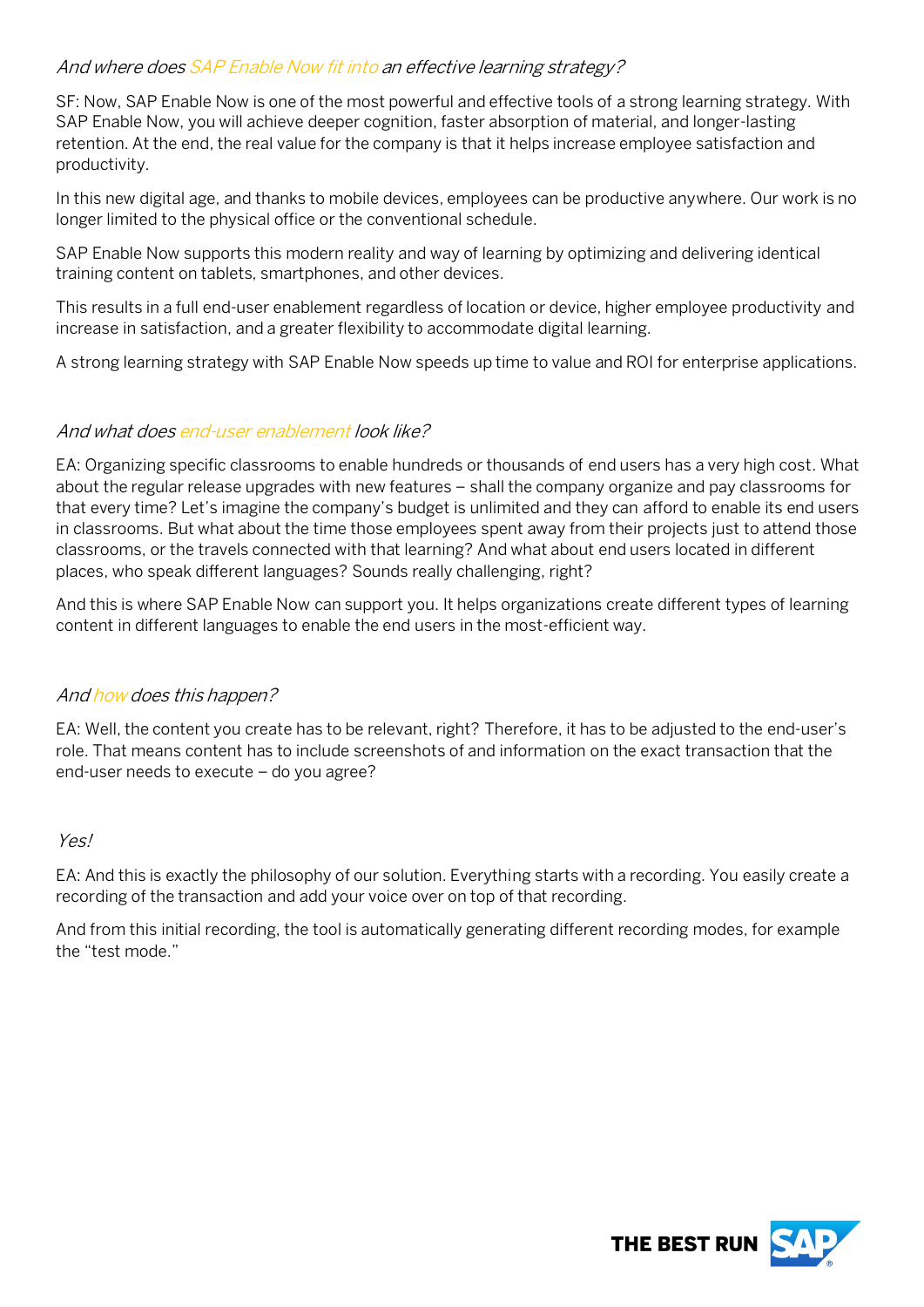#### Can you share more about the recording modes?

EA: Sure, let's use the test mode as an example. The idea is that you don't want or can't give production system access to end users who don't know how to use the system properly. So, before giving end users access to the live application, they first have to watch the recording mode. We can also call it demo mode. It's like a movie, but on top, you will have the on-screen instructions, exactly like the subtitles when you watch a real movie.

Once the end users have watched the demo mode, they can do exercises in the practice mode. And finally, when they feel ready, they can then take the final exam with the test mode in order to be qualified to work on the productive system.



#### Sounds great. What are the key benefits here?

EA: Well, mainly, this learning methodology will help you reduce costs for the IT help desk and maximize adoption.

#### Is there more we need to know about SAP Enable Now?

EA: Of course! For example, from the demo mode, you can easily generate different documents in different formats like Microsoft Word and PowerPoint, HTML, or a video. And for each format, there are many templates available.

So, if you want to create an end-user training guide, you don't need to use a "snipping tool" anymore to capture each screenshot. SAP Enable Now will do it for you!

#### What is the most common challenge that companies face, based on your experience?

EA: For sure it's the language! A common question I get from my clients is this: I have end users speaking different languages and they all work on the same application. Shall we record the transaction in each language? The answer is, of course, no! You can use the automated translation features. There are more than 40 languages available.

Another nice feature is the integration of the demo mode or other modes into one nice presentation. We call that book pages.

#### What are book pages?

EA: Book pages are like nice PowerPoint presentations where you can add text, pictures, voice, and the link to your recording, for example. The idea is that you can provide, through the book page, a complete training, including introduction, demo, and exercise, and at the end you can also add a quiz. Did you know that there are nine templates integrated with SAP Enable Now?

No, that's indeed a rich variety of options. We discussed the different content types that we can create, but how do we make this content available to the end-users?

EA: Simple, simple – you can publish the content through the library integrated into SAP Enable Now, or you can publish it through an LMS (learning managing system). End users can consume the content on their mobile devices as well.

Does it mean the end-user will have to search for the content?

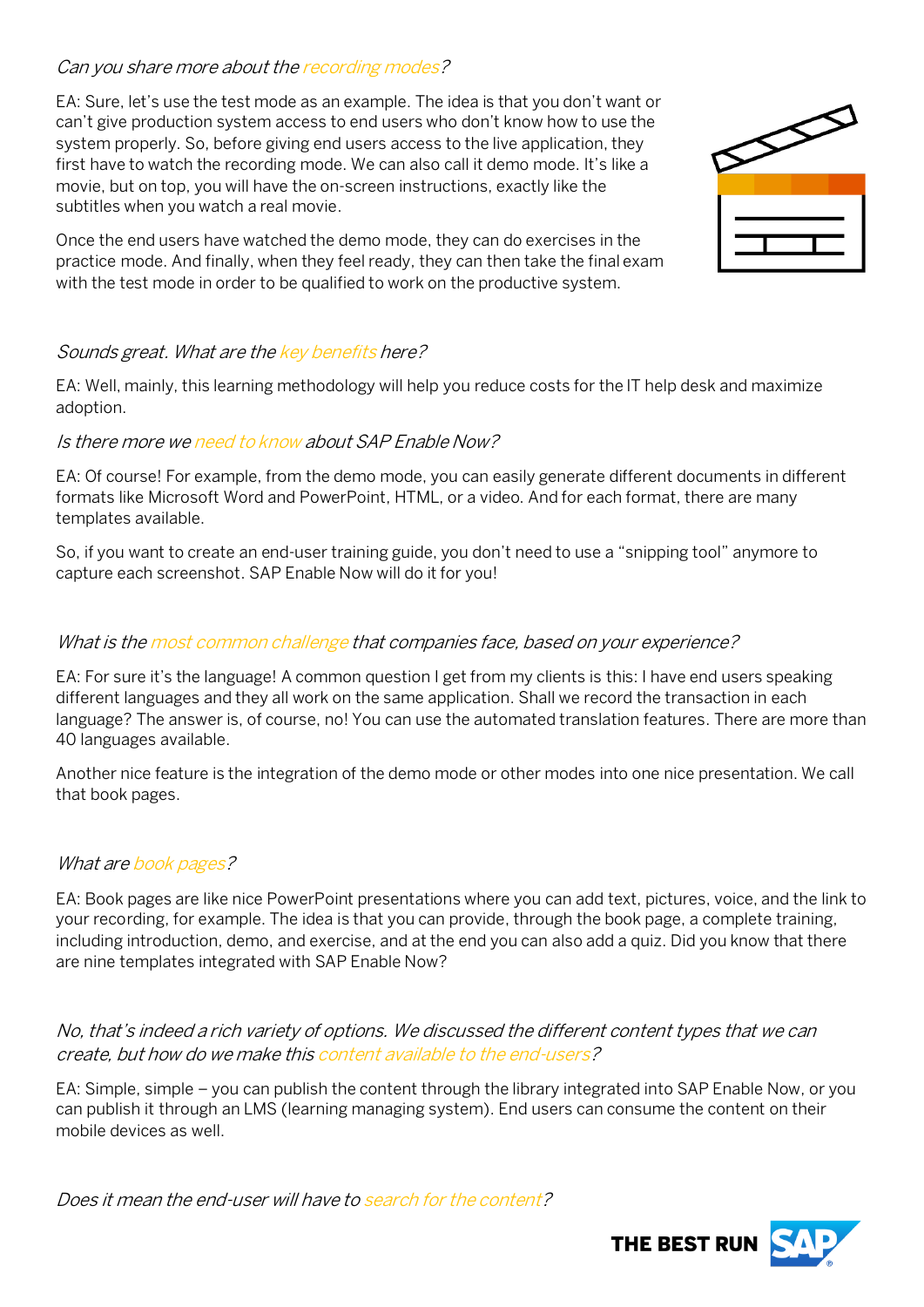

EA: Who really likes to search? Don't worry, SAP Enable Now has a GPS feature called desktop assistant. Imagine – you did your work perfectly, you watched the demo mode, did the exercise, and even passed the test, so you got finally your access to the live application! You are so happy, but then you don't remember what to do during a specific transaction step. Don't panic. Desktop assistant is here to guide you! You can access it from every transaction step with just one click and can access from there the respective demo or user guide. You can even choose the guided tour, which is a nice step-by-step guide.

The desktop assistant is one of the most-powerful components within SAP Enable Now that definitely helps you increase the productivity of the workforce in your company.

#### Nice! I recently also heard about the Web assistant service. What is it exactly?

EA: SAP wanted to add even more value for you and your end-users, and now provides integrated, readymade content for selected applications with our latest star, the Web assistant service. It is available today for SAP S/4HANA and SAP SuccessFactors solutions. That means, if you have purchased SAP S/4HANA, you already have the in-application help available, including all content. With SAP Enable Now, you can easily edit this content to personalize it, as shown in the below picture:



#### And what is the difference between the desktop assistant and Web assistant?

SF: Alright – so both, Web assistant as well as the desktop assistant, provide seamless help within the target application when and where it is needed most.

The main difference is in the user interface and, of course, the fact that with Web assistant, the standard content is already available within the SAP application and can be further edited and adjusted with SAP Enable Now. With the desktop assistant, you don't have standard content integrated within your SAP application and would need to develop the content from scratch with SAP Enable Now.

You say Web assistant is, at the moment, available for SAP S/4 HANA and SAP SuccessFactors solutions. Are there any plans to integrate the standard enablement content with more SAP applications?

SF: Absolutely. End-user adoption is critical from the very first minute when end-users access new SAP applications. That's why SAP will integrate SAP Enable Now content with more SAP solutions in the near future.